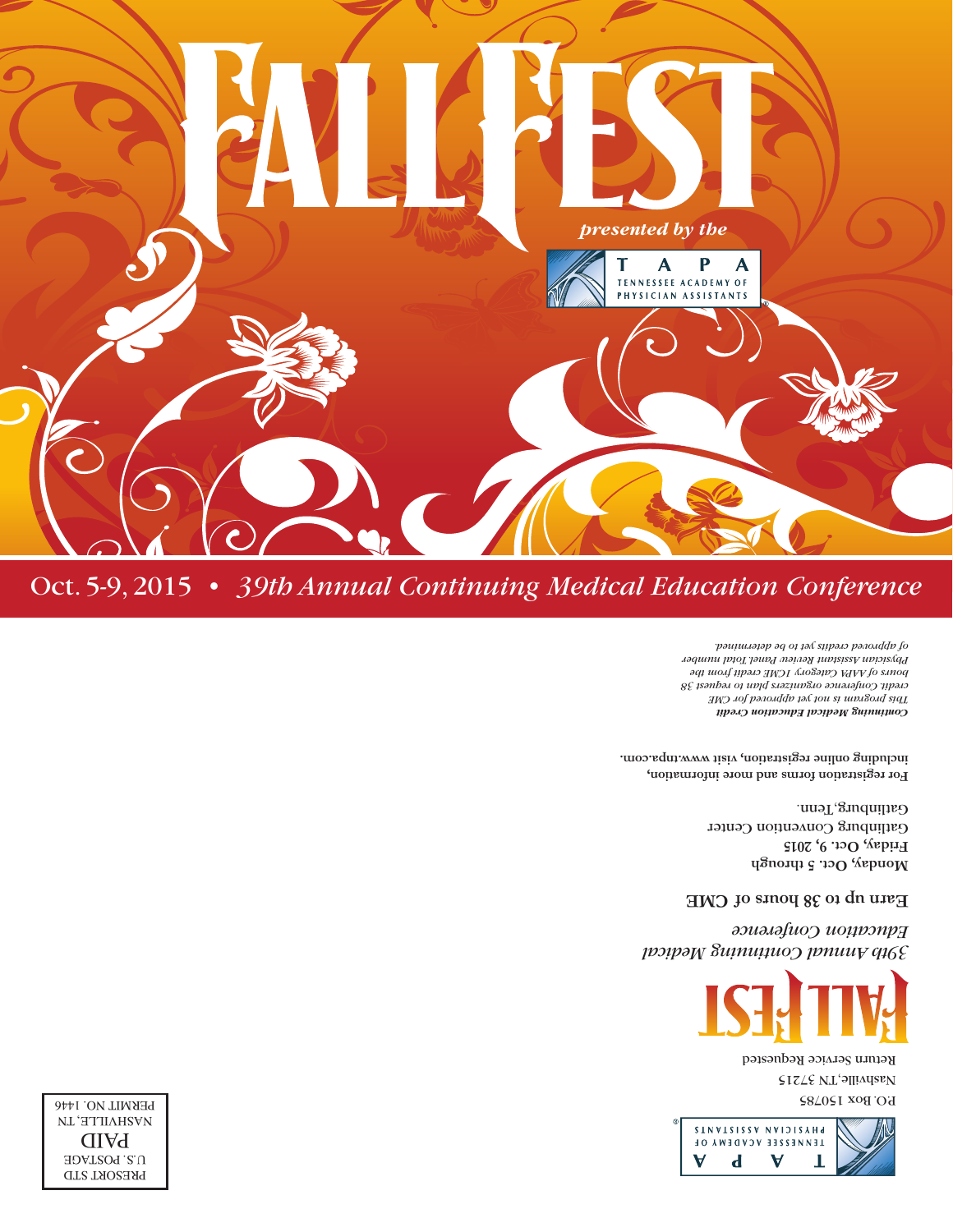Join fellow PAs at the Gatlinburg Convention Center in Gatlinburg, Tenn. from Monday, Oct. 5 through Friday, Oct. 9 for TAPA's 39th Annual FallFest continuing medical education (CME) conference, offering quality CME training. The Gatlinburg and Pigeon Forge areas offer not only one-of-a-kind outdoor experiences in the Smoky Mountains, but are also home to fantastic shopping and entertainment for the whole family.

Attend FallFest to learn about the newest advances in medicine, including the latest treatment guidelines and therapeutic advances. TAPA is also pleased to present three specialty blocks – endocrine, women's health and dermatology – as well as many individual lectures that are specifically developed in accordance with the NCCPA Content Blueprint in order to assist PAs and PA students in preparing for the NCCPA certification/recertification exam.

TAPA plans to request CME approval for 30 Category I CME credits during the main conference agenda and an additional seven Category I CME credits through optional workshops. There is also an optional CME luncheon, for a total of 38 CME credits offered at FallFest.

# **WORKSHOPS**

## **ADVANCED EKG REVIEW**

During this two-hour workshop on Tuesday, Oct. 6, attendees will discuss the systematic assessment of an EKG rate including rate, rhythm, intervals and axis; give an accurate descriptive analysis of multiple EKGs; and give an accurate clinical impression of multiple EKGs. This workshop is limited to 25 participants. Workshop cost: \$50

## **OPTIMIZING DIABETES TREATMENT IN A SEA OF OPTIONS WORKSHOP**

This one-hour interactive case-based workshop serves as the counterpart to a one-hour didactic lecture on Tuesday, Oct. 6. It will focus on the topic of T2DM and the use of newer therapy classes. This workshop is limited to 25 participants. *This workshop is complimentary for attendees, but RSVPs are required.*

## **BLS CERTIFICATION AND RECERTIFICATION**

This three-hour workshop on Wednesday, Oct. 7 will review the American Heart Association's new guidelines and changes for Basic Life Support (BLS) certification. Refresh skills on performing one- and two-rescuer cardiopulmonary resuscitation (CPR) on adults, children and infants. Become proficient in automated external defibrillator and bag mask use, and review rescue breathing and the Heimlich maneuver. Workshop cost: \$60.

### **ICD-10 WORKSHOP**

During this two-hour workshop on Wednesday, Oct. 7, attendees will learn more about the new billing system in two parts. The first section focuses on basics of office coding, and the remaining time will be devoted to a self-assessment exercises for PAs to earn SA-CME. This workshop is limited to 40 attendees, so be sure to register early to guarantee your spot. Workshop fee: \$50.

### **ADULT IMMUNIZATIONS WORKSHOP**

This one-hour workshop serves as the counterpart to a one-hour didactic lecture on Thursday, Oct. 8. It will be based on implementation science and will review strategies for optimizing adult immunization rates and the completion of an 'action plan' handout. Participants will learn how to develop a PI-CME project utilizing these immunization strategies. This workshop is limited to 40 participants. Workshop cost: \$50

### **PA STUDENT SUTURING WORKSHOP**

This two-hour workshop on Monday, Oct. 5 will give PA students the practice they need to improve their suturing skills. The course will review basic suturing principles and will define and give the appropriate use of five basic suturing methods. By the end of the session, participants will show proficiency in using the simple interrupted, vertical mattress, horizontal mattress, buried and running sub-Q sutures. This workshop is only open to PA students enrolled in an accredited PA program. The workshop is limited to 40 participants. Workshop cost: \$25.

### **PA STUDENT EKG WORKSHOP**

This two-hour workshop on Monday, Oct. 5 will focus on the basics of assessment and analysis of EKGs as an introduction or review for PA students. This workshop is only open to PA students enrolled in an accredited PA program. The workshop is limited to 40 participants. Workshop cost: \$25.

*Workshops are intended to refresh or enhance the skills of practicing PAs. Due to the advanced skill set required for these sessions, workshops are not open to PA students unless otherwise noted.*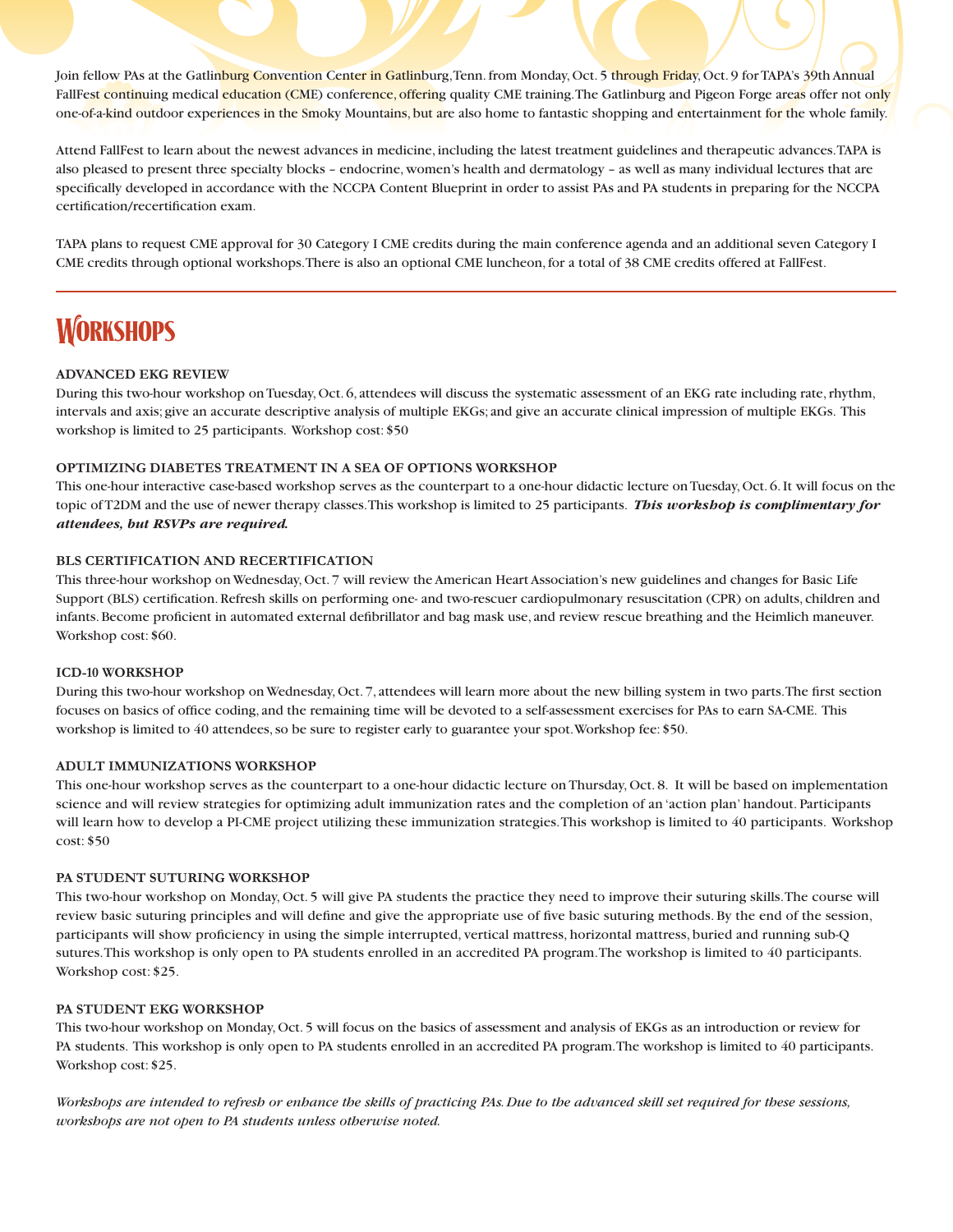# **FOPICS**

FallFest lectures will cover the following therapeutic topics. Please refer to the final schedule for more detailed information and speakers.

\*Addison's and Cushings Adult Immunizations Approach to the dizzy patient \*Autism/Aspergers Cardiac tamponade Choosing the best birth control option Clearance of sports injury and concussions \*Congestive Heart Failure Ebola/Infectious disease/Emerging Epidemics \*Endometriosis Geriatric Hip Injuries \*Hitchhiker's guide to rashes \*Mixed Dementia New vaccines and the vaccine debate

\*Optimizing Diabetes Treatment in a Sea of Options Pediatric Fever \*Pediatric rash review Pediatric Trauma Pericarditis: Unusual cardiac presentations \*Pituitary/Thyroid \*Prescribing Practices Religions and medicine \*Seizures \*Stroke Terrorism in the healthcare setting TN and Southeast Flu Epidemic Vertigo

*\*These lectures are being developed in accordance with the NCCPA Content Blueprint and are designed to assist PAs and PA student in preparing for the NCCPA certification/recertification exam*

# **STUDENT TRACK**

TAPA is pleased to present our first full day student track at FallFest on Monday, Oct. 5. These sessions are specifically designed to prepare students for graduating and entering the PA workforce.

In addition to the two workshops and a clinical session, topics are to include: Kick It Up: Studying for the Boards Crisis Intervention: The Ten Minute Session Planning Your Future: Milestones of a PA Career Compassion Fatigue: Caring for Yourself as a PA

## **FAHIBIT HALL**

Be sure to take time during the conference to stop by the Exhibit Hall, which will be open Monday afternoon at 4 p.m., as well as all day Tuesday and Wednesday morning. Visit with representatives as they share the latest innovations in healthcare to improve patient care and enhance the delivery of healthcare services. A continental breakfast will be held in the Exhibit Hall Tuesday and Wednesday, as well as breaks.

## Dress for CME sessions

Dress for the CME sessions is business casual. Attendees are advised to bring a jacket or sweater as temperatures fluctuate in the lecture hall.

## **SPECIAL EVENTS**

## **KEYNOTE ADDRESS**

TAPA is pleased to welcome Dr. Dawn Morton-Rias, PA-C as the keynote speaker at FallFest. Dr. Morton-Rias has been the president/CEO of the National Commission on Certification of Physician Assistants (NCCPA) since June 2, 2014. She is the first PA to serve as the CEO of the NCCPA in its 38-year history.

Dr. Morton-Rias has been a certified PA for 30 years, practicing as a primary care PA for more than 15 years. She has also practiced in hospital-based and ambulatory gynecology, and in-patient medical management of patients with addictive disorders. She spent many years in academia, most recently serving as the dean of the College of Health Related Professions and professor at SUNY Downstate Medical Center prior to her appointment at the NCCPA. She was also the president of the Physician Assistant Education Association (2005-2006) and served as a commissioner on the Accreditation Review Commission on Education for the Physician Assistant (ARC-PA).

## **WELCOME RECEPTION**

The Exhibit Hall will open with a Welcome Reception on Monday, Oct. 5 from 4-5:30 p.m. Attendees can enjoy light hors d'oeuvres, complimentary cocktails and listen to a live band while they visit with Trade Show exhibitors and fellow PAs. Catch up with old friends and meet new ones at this informal networking event. There is no cost for this reception for conference attendees, but individuals are asked to RSVP on the conference registration form. Guest passes can also be purchased using the registration form.

## **POSTER PRESENTATIONS**

TAPA is pleased to showcase another year of poster presentations at FallFest. This will give PAs and PA students the opportunity to present their research. Posters will be on display from Monday, Oct. 5 through Wednesday, Oct. 7. Authors will present their posters from 3:30-5:30 p.m. on Wednesday, Oct. 7

Please visit the FallFest page at www.tnpa.com for submission guidelines.